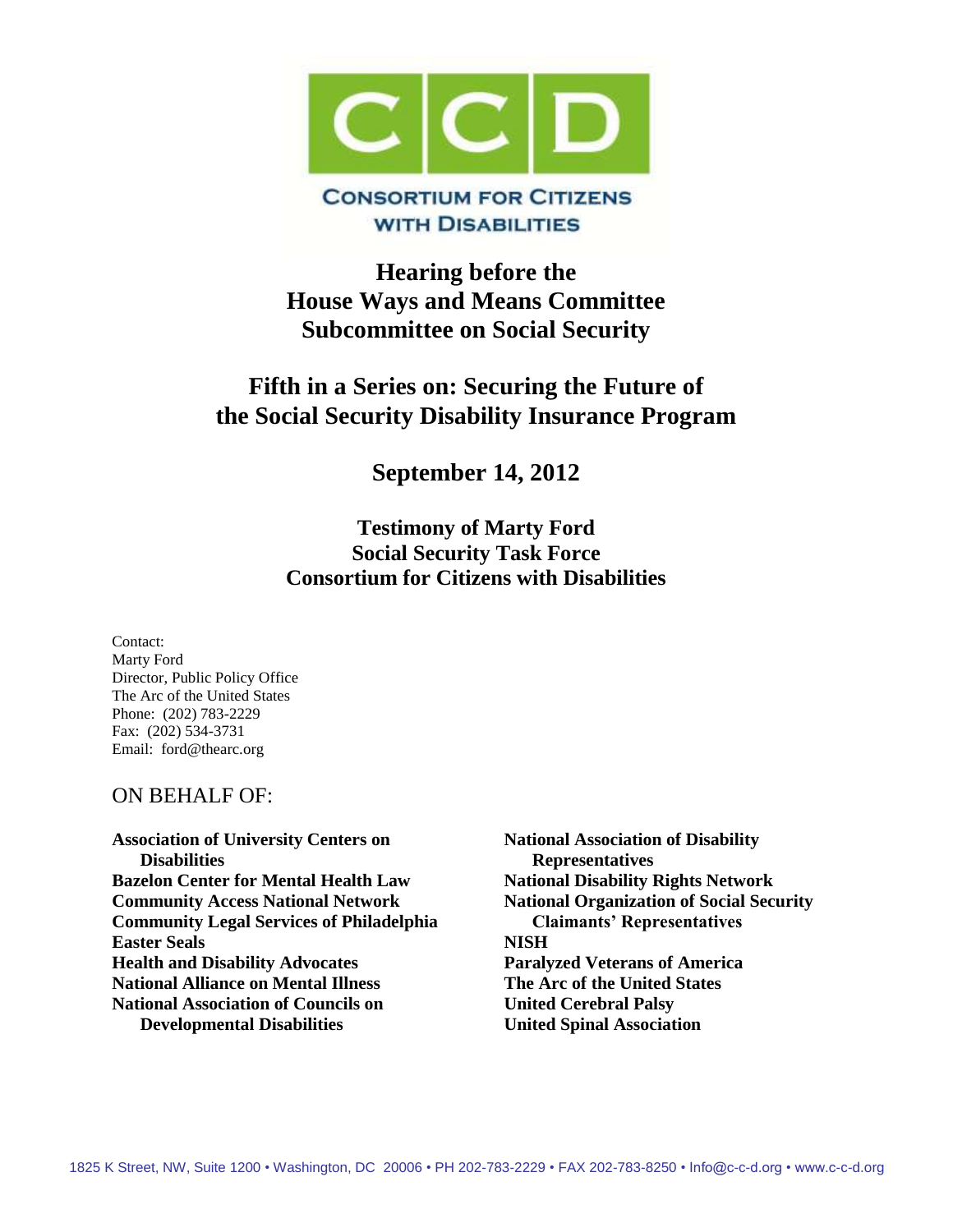#### **TESTIMONY OF MARTY FORD ON BEHALF OF THE SOCIAL SECURITY TASK FORCE, CONSORTIUM FOR CITIZENS WITH DISABILITIES**

Chairman Johnson, Ranking Member Becerra, and Members of the Subcommittee, thank you for the opportunity to provide testimony for this fifth hearing in a series on securing the future of the Social Security Disability Insurance (SSDI) program.

I am the Director of the Public Policy Office of The Arc of the United States. I am also a member of the Consortium for Citizens with Disabilities (CCD) Social Security Task Force. CCD is a working coalition of national consumer, advocacy, provider, and professional organizations working together with and on behalf of the 57 million children and adults with disabilities and their families living in the United States. The CCD Social Security Task Force focuses on disability policy issues in the Title II disability programs and the Title XVI Supplemental Security Income (SSI) program.

#### **1. SSDI: A Vital System for People with Significant Disabilities.**

The focus of this hearing as the last in a series on the SSDI system is extremely important to people with disabilities. SSDI, along with related Medicare benefits, provides much-needed economic security for people with significant disabilities and their families. SSDI benefits are modest, averaging only about \$1,060 per month, but play a vital role in helping people meet their basic needs.<sup>1</sup> For the vast majority of beneficiaries, SSDI benefits make up at least 75 percent of income, and for nearly half of non-institutionalized beneficiaries SSDI makes up over 90 percent of income.<sup>2</sup> Beneficiaries report that SSDI helps them pay for essentials such as housing, utilities, food, transportation, clothing, medications, and out-of-pocket expenses for medical care. Additionally, SSDI benefits play a central role in helping people with significant disabilities live in the community, rather than in restrictive, costly institutions.

As the Subcommittee has heard during this hearing series, SSDI is an earned benefit targeted to people with the most severe disabilities. As part of the Social Security system, SSDI is an insurance program designed to provide modest income support to Americans with significant disabilities, who have paid into the system during their working lives, as well as to their survivors and dependents. To qualify for SSDI, an individual must have worked for long enough and recently enough to have earned sufficient FICA credits to qualify. Additionally, an individual must meet Social Security's strict disability standard, demonstrating impairments that are "expected to last 12 months or result in death" and are so severe that they preclude substantial gainful activity (SGA), given the individual's current circumstances. In light of these strict standards, it is unsurprising that only a small fraction of the total number of people with disabilities across the U.S. is found eligible for SSDI each year.

Diagnoses of SSDI beneficiaries cover the full range of disabilities, from significant physical and sensory disabilities, to mental disorders such as intellectual disability or schizophrenia, to sensory disorders including visual impairments and deafness, to diseases such as advanced cancers, multiple sclerosis, Huntington's disease, advanced heart disease, or early-onset Alzheimer's disease. Many beneficiaries are terminally ill. In fact, about 1 in 5 male SSDI beneficiaries and 1 in 7 female SSDI beneficiaries die within the first five years of receiving benefits. Furthermore, the health of people

<sup>&</sup>lt;sup>1</sup> Table 4. Number and average monthly benefit, by sex and age, December 2011. In Social Security Administration (2012). Annual Statistical Report on the Social Security Disability Insurance Program, 2011. [http://www.ssa.gov/policy/docs/statcomps/di\\_asr/2011/sect01b.html#table4.](http://www.ssa.gov/policy/docs/statcomps/di_asr/2011/sect01b.html#table4)

 $2$  Ruffing, Kathy A. (2012). Social Security Disability Insurance is Vital to Workers with Severe Impairments. Washington, DC: Center on Budget and Policy Priorities.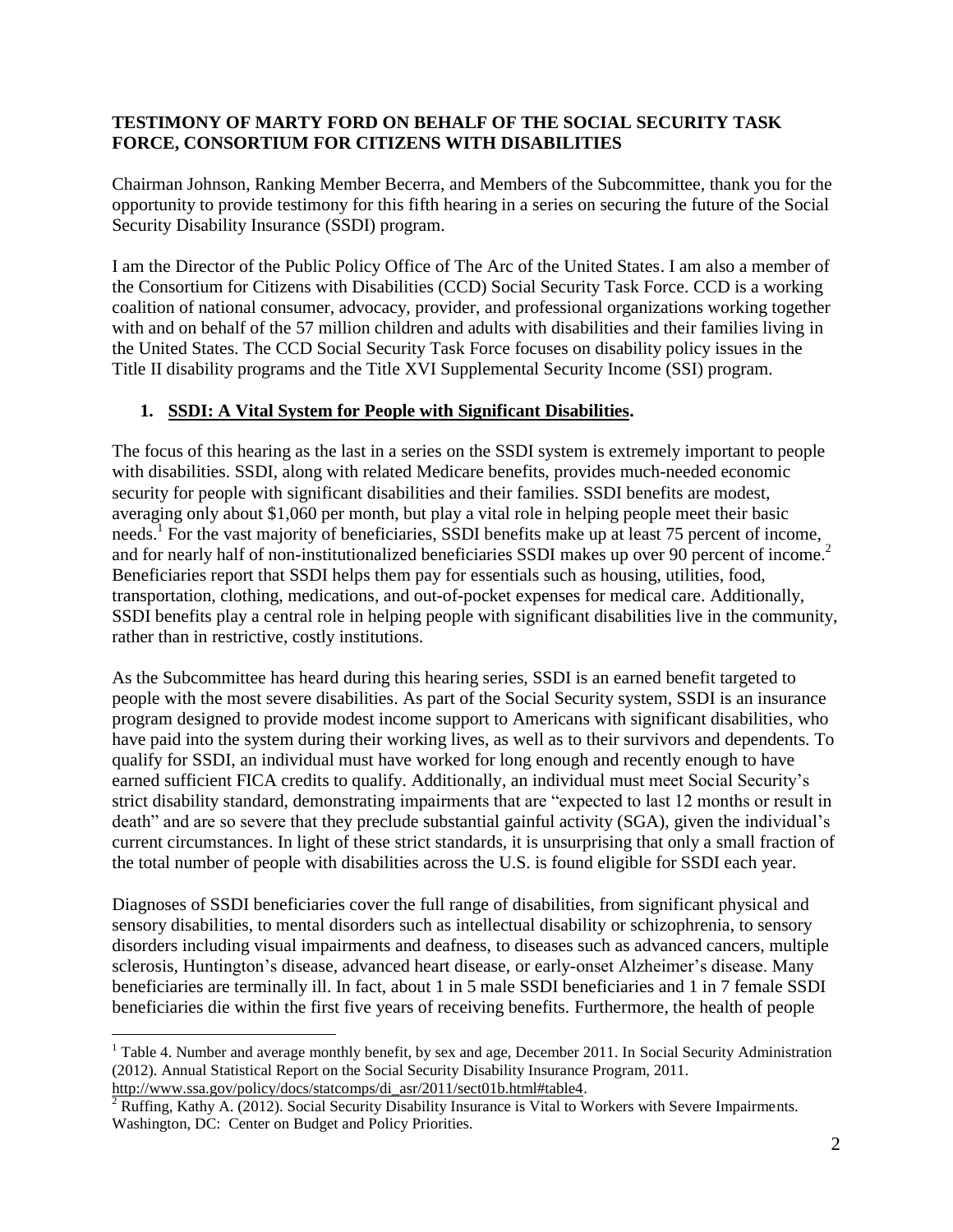receiving benefits appears to worsen over time. Nearly 1 in 2 beneficiaries reported in a recent National Beneficiary Survey that their health had declined over the past year.<sup>3</sup>

Additionally, the Social Security Act requires that a person not only must be unable to perform his or her prior work at or above SGA, but also must be unable to perform *any kind of work that exists in the national economy*, considering the person's age, education, and work experience. Prior to applying for SSDI, the typical claimant held an unskilled or semi-skilled job with moderate or light strength requirements.<sup>4</sup> The most common jobs held by SSDI claimants include jobs such as nurse assistant and home attendant, cashier, fast food worker, laborer, and construction worker. 5

Many SSDI beneficiaries have made repeated attempts to work, often exacerbating their impairments, before finally turning to the Social Security system. In addition, the majority of beneficiaries have a combination of adverse vocational characteristics. Nearly 70 percent of SSDI beneficiaries in 2010 were age 50 or older and nearly 1 in 3 was age 60 or older. Low educational attainment limits employment opportunities for many beneficiaries: about 67 percent of SSDI beneficiaries have a high school diploma or less (and 30 percent did not finish high school). And as discussed above, many have acquired few if any skills in their most recent employment to transfer to other work. Finally, while recent technological advancements and stronger civil rights laws have been very beneficial in helping some people with disabilities work, others with significant disabilities face diminishing opportunities as the modern work environment becomes more demanding and less forgiving.<sup>6</sup>

#### **2. Strengthening SSDI for People with Significant Disabilities**

Because of the importance of SSDI to people with significant disabilities, over the years the CCD Social Security Task Force has developed a number of recommendations for strengthening SSDI to improve the system's processes and outcomes.

#### **a. Provide adequate administrative resources for the Social Security Administration (SSA).**

The Social Security Administration (SSA) requires adequate administrative resources to effectively administer the SSDI program.

For many years, SSA did not receive adequate funds for its mandated administrative services. Between FY 2000 and FY 2007, the resulting administrative funding shortfall was more than \$4 billion. We thank this Committee for its efforts to provide SSA with adequate funding for its administrative budget. Between 2008 and 2010, Congress provided SSA with the necessary resources to start meeting its service delivery needs. With this funding, SSA was able to hire thousands of

<sup>&</sup>lt;sup>3</sup> Livermore, G. et al. (2009). Work Activity and Use of Employment Supports Under the Original Ticket to Work Regulations: Characteristics, Employment, and Sources of Support Among Working-Age SSI and DI Beneficiaries, Final Report. [http://www.ssa.gov/disabilityresearch/documents/TTW5\\_2\\_BeneChar.pdf.](http://www.ssa.gov/disabilityresearch/documents/TTW5_2_BeneChar.pdf)

<sup>&</sup>lt;sup>4</sup> Social Security Administration (2010). Occupational and Medical-Vocational Claims Review Study, Preliminary Results as of August 30, 2010.

<sup>5</sup> *Ibid*.

<sup>&</sup>lt;sup>6</sup> Statement of Virginia P. Reno, Vice President for Income Security Policy, National Academy of Social Insurance, on Securing the Future of the Social Security Disability Insurance Program, before the Committee on Ways and Means, Social Security Subcommittee, December 11, 2012.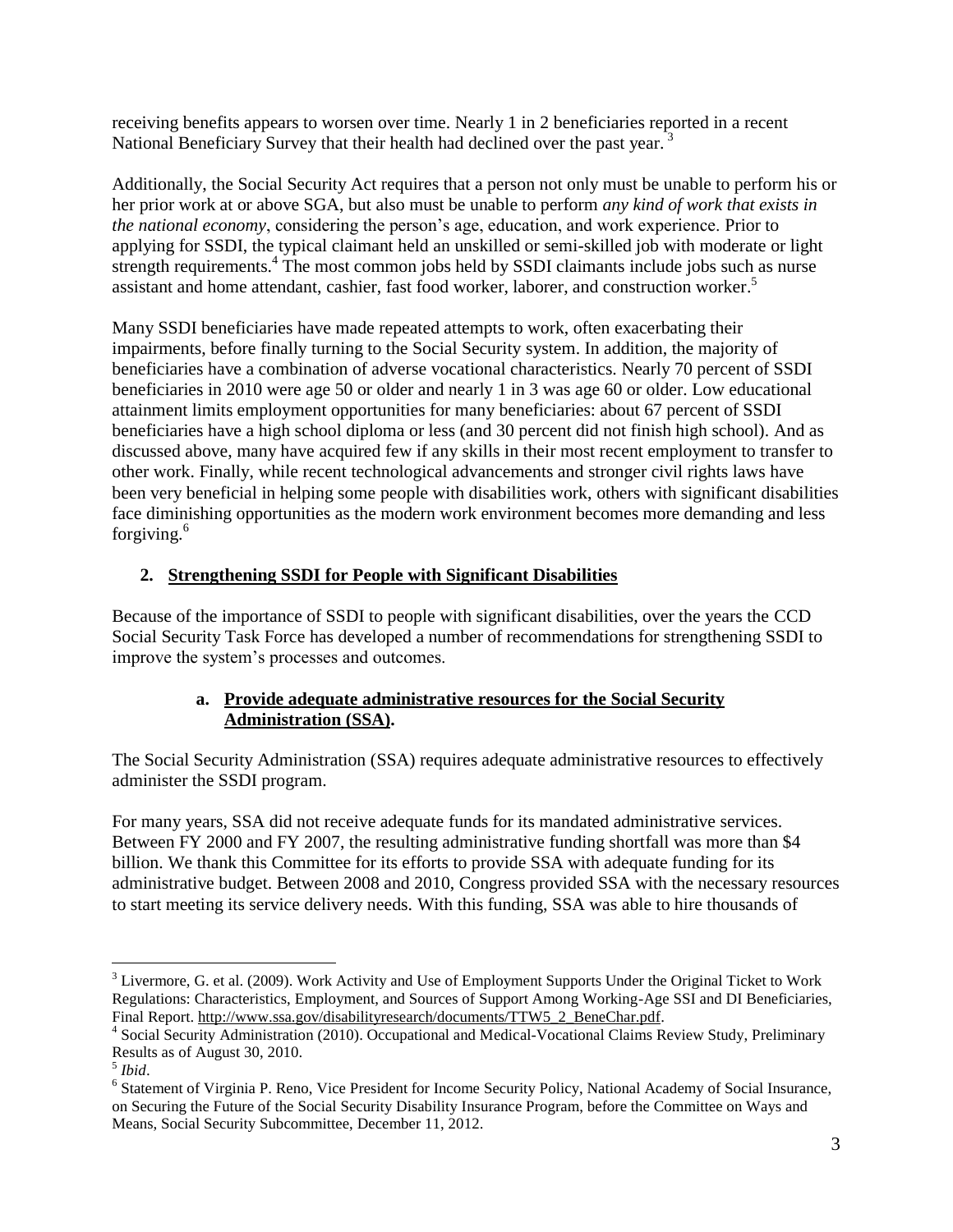needed new employees. There can be no doubt that this additional staff greatly enhanced SSA program operations.

Unfortunately, SSA's administrative budget (Limitation on Administrative Expenses or LAE) has been inadequate in recent years. SSA has received virtually no increase in its LAE since 2010. In FY 2011, SSA's appropriation was a small decrease from the FY 2010 level and the FY 2012 appropriation was only slightly above the FY 2010 level.

Commissioner Astrue recently testified about the negative effects of cutbacks in SSA's administrative funds for Fiscal Year 2012 on the agency's staffing, services, and ability to maximize its use of information technology. <sup>7</sup> We urge Congress to provide SSA with adequate resources to carry out all necessary program functions.

# **b. Extend SSA's Title II demonstration authority.**

SSDI beneficiaries face a complex set of rules regarding earnings, and, if concurrently eligible for SSI, assets. Demonstrations allow SSA to test additional ways to help beneficiaries navigate the system and can provide important information about assisting beneficiaries to attempt or to return to work. Currently, SSA has demonstration authority for its Title XVI programs, but demonstration authority for the Title II programs expired in 2005. Congress should extend SSA's Title II demonstration authority.

# **c. Ensure continuation of the Work Incentive Planning and Assistance (WIPA) and Protection and Advocacy for Beneficiaries of Social Security (PABSS) programs.**

The WIPA and PABSS programs, established in 1999, provide critically important employment services that help beneficiaries of Social Security's SSDI and SSI disability programs attain greater economic self-sufficiency.

WIPA grants go to local non-profits and other agencies to support outreach, education, and benefits planning services for SSI and SSDI beneficiaries about work incentives and services for finding, maintaining, and advancing in employment. WIPA grantees inform beneficiaries about the impact that employment will have on their disability income and medical coverage, and address many of the real fears that individuals have about going to work at the risk of losing health coverage.

PABSS provides a wide range of services to SSI and SSDI beneficiaries. This includes information and advice about obtaining vocational rehabilitation and employment services, information and referral services on work incentives, and advocacy or other legal services that a beneficiary needs to secure, maintain, or regain gainful employment.

The continued existence of the WIPA and PABSS programs is under serious threat. Although authorization for both programs expired on September 30, 2011, SSA was able to set aside funding to sustain the PABSS program until September 30, 2012 and the WIPA program until June 30, 2012. The recent expiration of funding for the WIPA program already has resulted in the layoffs of many

<sup>&</sup>lt;sup>7</sup> Statement of Michael J. Astrue, Commissioner, Social Security Administration, before the Finance Committee of the U.S. Senate, May 17, 2012.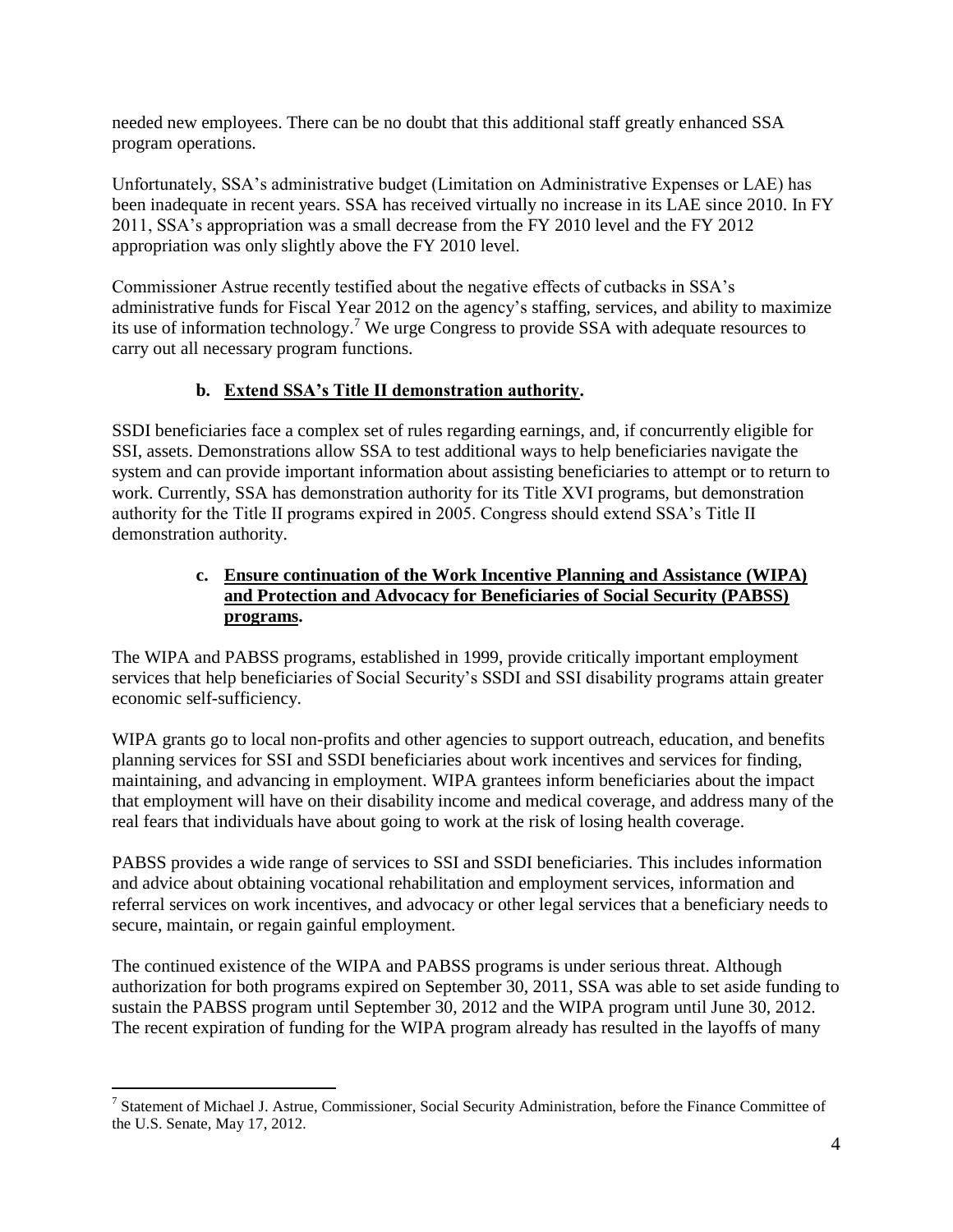well-trained employees. The impending expiration of funds for the PABSS program will be a loss of vitally important services to beneficiaries.

The CCD Social Security Task Force supports measures to continue the WIPA and PABSS programs, such as H.R. 6061, the *WIPA and PABSS Continuation of Services Act of 2012*, which would ensure SSA's authority to continue to provide funding for the programs.

# **d. Improve program navigation and remove barriers to work.**

Over the years, the CCD Social Security Task Force has developed a number of proposals to make it easier for beneficiaries to navigate the SSDI system, particularly when attempting work. As we have noted in prior testimony before this Subcommittee, CCD generally supports efforts to improve the disability claims process, including through the use of technology, so long as the changes do not infringe on claimants' rights. SSA has already implemented a number of significant technological improvements that have helped claimants and their representatives and have made the process more efficient for SSA employees.

We strongly recommend that SSA develop a better wage reporting and recording system and promptly adjust benefit payments to reduce overpayments. Many individuals with disabilities are wary of attempting a return to work out of fear that this may give rise to an overpayment when reported earnings are not properly recorded and monthly overpayments are not properly and promptly adjusted.

Additional recommendations for strengthening the SSDI program include the following:

- Establish an earnings offset in the SSDI program. One of the most difficult and enduring barriers to work for SSDI beneficiaries is the sudden termination of cash benefits when someone crosses the substantial gainful activity (SGA) threshold after the trial work period. This affects both the individual's benefits as well as those of any dependent(s). We recommend establishing a \$1 for \$2 earnings offset in SSDI to parallel the provision in the SSI program. An earnings offset would eliminate the "cash cliff" for beneficiaries who are able to work, and would help ensure that individuals are financially better off by earning wages than by not earning. This long-overdue proposal is currently being tested. The disability community has been advocating for this change for decades.
- Provide a "continued attachment" to SSDI and Medicare, as long as a beneficiary's impairments last. Beneficiaries who are sometimes able and other times unable to be employed should have continued attachment to cash and medical benefits that can be activated with a simple and expedited procedure that is as "seamless" as possible. For example, SSA has proposed the Work Incentives Simplification Pilot (WISP). Under the WISP, work would no longer be a reason for terminating SSDI benefits. SSA would continue to pay cash benefits for any month in which earnings were below the established threshold, but would suspend benefits for any month in which earnings were above the threshold. SSA would evaluate whether this pilot simplification reduces the number of improper payments due to work, and allows the agency to redirect those administrative resources to other areas.<sup>8</sup>

 $\overline{a}$ <sup>8</sup> Statement of Carolyn Colvin, Deputy Commissioner for Social Security, before the Committee on Appropriations Subcommittee On Labor, Health and Human Services, Education, and Related Agencies, March 17, 2011. [http://www.ssa.gov/legislation/testimony\\_031711.html.](http://www.ssa.gov/legislation/testimony_031711.html)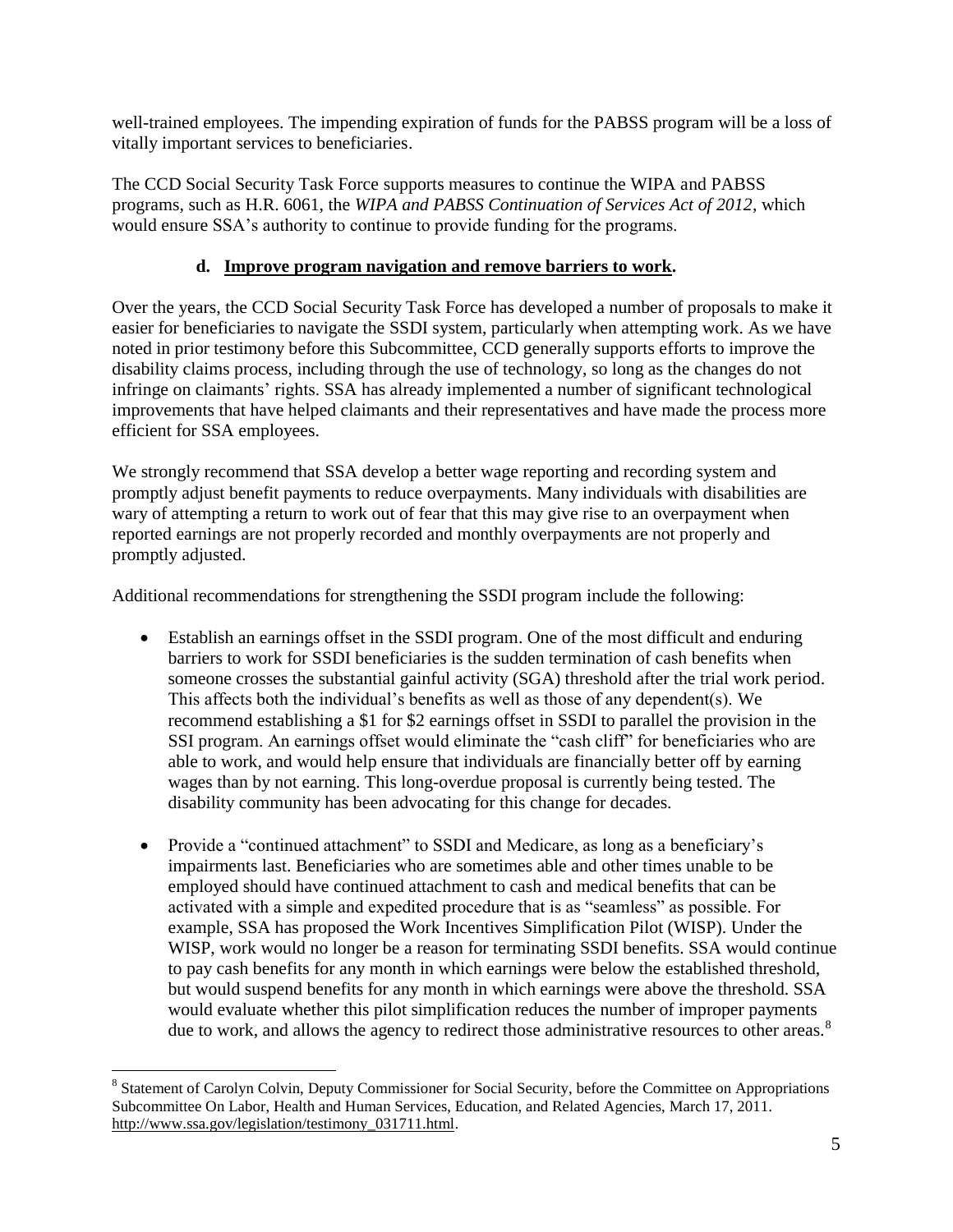- Support and strengthen programs designed to allow flexibility for people with disabilities to return to work, including programs authorized under the Ticket to Work and Work Incentives Improvement Act (TWWIIA). These programs offer people with disabilities the options to try different work opportunities without risk of losing their benefits should a return to work be unsuccessful. Providing individuals with disabilities opportunities to work up to their capacity without risking vital income support and health care coverage promotes their independence and self-sufficiency.
- Revise the rules for impairment-related work expenses (IRWE). Under current rules, beneficiaries can deduct from earned income the costs of IRWEs; IRWE deductions are made for SGA determinations. The IRWE deduction can be a significant work incentive by allowing individuals with disabilities to obtain services, medical items, and other assistance that allow them to engage in work activity. CCD proposals for revising IRWE include:
	- o Applying the current SSI blindness rule to SSDI disability claimants and beneficiaries to allow the consideration of all work expenses, not only those that are "impairmentrelated." Currently, for Title II and SSI disability claimants and beneficiaries, only those work expenses that are "impairment-related" are considered. However, the SSI income counting rules for individuals who qualify based on statutory blindness are more liberal because all work expenses can be deducted, not only those that are "impairment-related." There is no public policy basis for this continued disparate treatment of people with different significant disabilities.
	- o Allowing beneficiaries to include their health insurance premiums as IRWEs. This would recognize the higher costs incurred by workers with disabilities who must pay premiums for the Medicaid Buy-In or for continued Medicare after the termination of free Part A benefits.
- Increase the SGA level for all beneficiaries to be the same as the SGA level for beneficiaries who are blind, and maintain annual indexing of the SGA.

# **e. Improve opportunities for Disabled Adult Children.**

Nearly 1 million Title II beneficiaries qualify as Disabled Adult Children (DAC) and receive an average monthly benefit of about \$700 per month.<sup>9</sup> A DAC beneficiary is eligible based on a parent's earnings record and has a severe disability that began prior to age 22. DAC beneficiaries have limited work histories and severe impairments, such as intellectual disabilities, autism, nervous system and sensory disorders, and other significant developmental disabilities.<sup>10</sup> Congress should consider improvements to enhance opportunities for DAC beneficiaries, including:

 $\overline{a}$  $9977,026$  Disabled Adult Children received benefits averaging \$705.84 as of December, 2011. Table 4. Number and average monthly benefit, by sex and age, December 2011. In Social Security Administration (2012). *Annual Statistical Report on the Social Security Disability Insurance Program, 2011*. [http://www.ssa.gov/policy/docs/statcomps/di\\_asr/2011/sect01b.html#table4.](http://www.ssa.gov/policy/docs/statcomps/di_asr/2011/sect01b.html#table4)

 $\frac{10}{10}$  Table 6. Distribution, by sex and diagnostic group, December 2011. In Social Security Administration (2012). *Annual Statistical Report on the Social Security Disability Insurance Program, 2011*. [http://www.ssa.gov/policy/docs/statcomps/di\\_asr/2011/sect01b.html#table6.](http://www.ssa.gov/policy/docs/statcomps/di_asr/2011/sect01b.html#table6)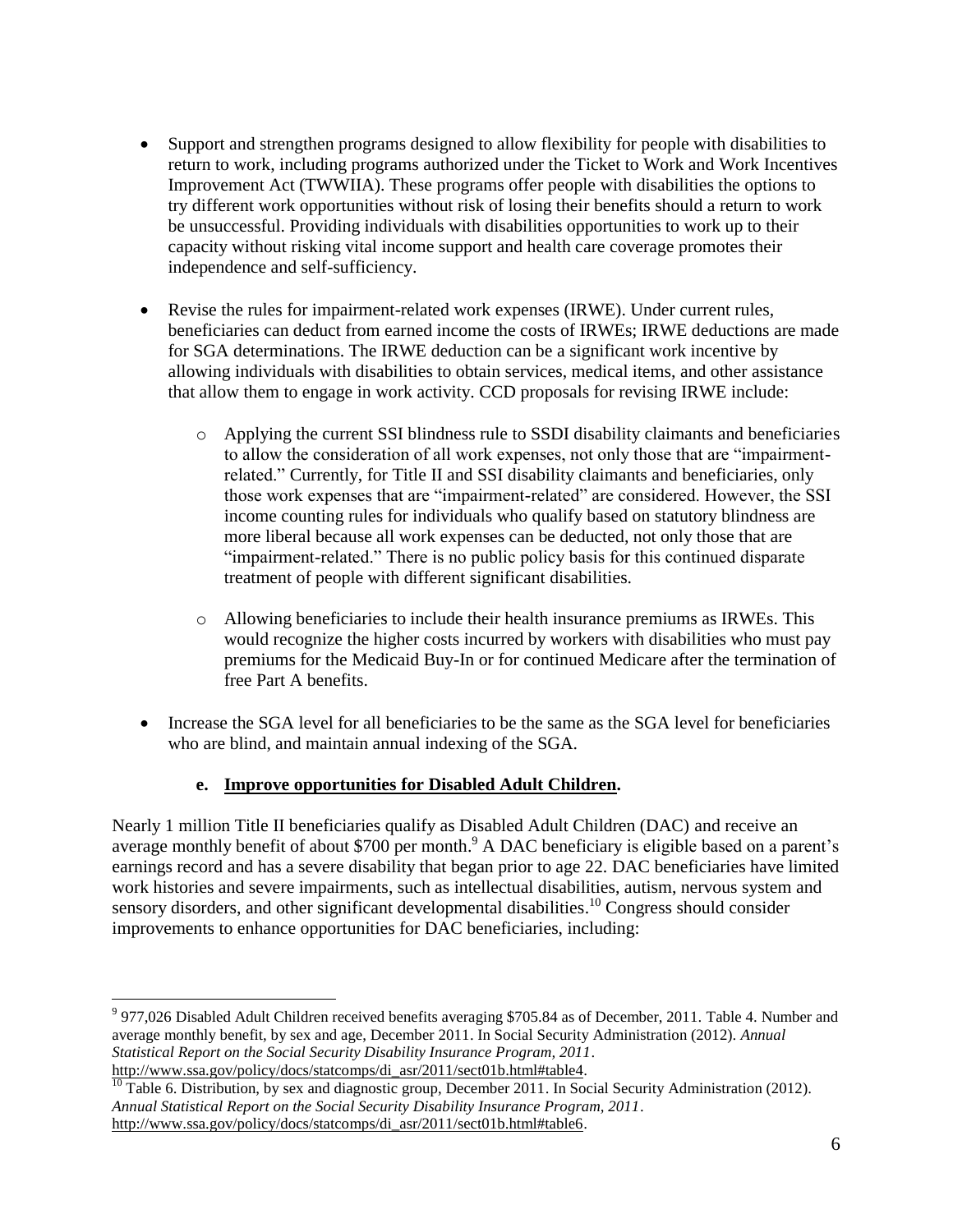- Eliminating marriage penalties. Currently, a DAC beneficiary loses eligibility if he or she marries, unless the DAC beneficiary marries another DAC beneficiary. This outdated provision poses a significant barrier to marriage, which runs counter to our American value of strengthening families.
- Exempting DAC beneficiaries from the family maximum if they live outside the family home. When a DAC beneficiary draws benefits, the worker's benefits and the benefits of any other dependent(s) are adjusted for the family maximum. While this adjustment may make sense when a DAC beneficiary lives in the family home and shares household expenses, it makes little sense for the increasing number of DAC beneficiaries who do not live with their parents, and poses a significant barrier for DAC beneficiaries who wish to live more independently. It is possible to resolve this by following the precedent established by treatment of a divorced spouse: even though the divorced spouse draws benefits from the retiree's record, the divorced spouse's benefit does not affect the family maximum.

Additionally, Congress should remove work disincentives for young people who would otherwise qualify for DAC benefits in the future at such time that a parent retires, dies, or becomes disabled. Under current law, individuals who meet all other DAC eligibility criteria, but earn above SGA at any time before qualifying for benefits (at the time of a parent's retirement, death, or disability), can never qualify for DAC benefits. This poses a significant work disincentive for people who are severely disabled during childhood and may need the benefits earned for them by their parents. It also stands in stark contrast to the law for already-eligible DAC beneficiaries, which allows reentitlement to DAC benefits after a 7-year re-entitlement period if the beneficiary's previous entitlement had terminated because of earnings above the SGA level. Congress should establish that individuals otherwise eligible for DAC benefits (i.e. when their parent dies, retires, or becomes disabled) will qualify for those benefits even if they performed work at SGA level at any time during their life. One way to implement this recommendation would be for SSA to allow families to secure "protective filing status" for their eligible children. Families would provide SSA with evidence that their children have disabling conditions prior to age 22 and receive a statement from SSA that, should the person ever need the DAC benefits because of their inability to work, they will qualify. The use of electronic files now facilitates this process and can ensure the availability of records in future years when needed.

# **3. Securing the Future of SSDI.**

The Subcommittee launched this hearing series by emphasizing the importance of SSDI as an earned benefit for individuals with the most significant disabilities, and noting that Congress will need to act to address current financing challenges to secure the future of the program – namely, that in 2016 the Disability Insurance (DI) Trust Fund will, with incoming revenue, only be able to pay about 80% of scheduled benefits.

Reassuringly, at the first hearing in December 2011, Virginia Reno of the National Academy of Social Insurance testified that SSDI "remains affordable and sustainable despite the recent modest increase in prevalence of receipt." Social Security Chief Actuary Steven Goss testified that major demographic shifts, such as the aging of the baby boomers and the historic entry of women into the workforce in the 1970s and 1980s, have been expected for decades and explain most of the recent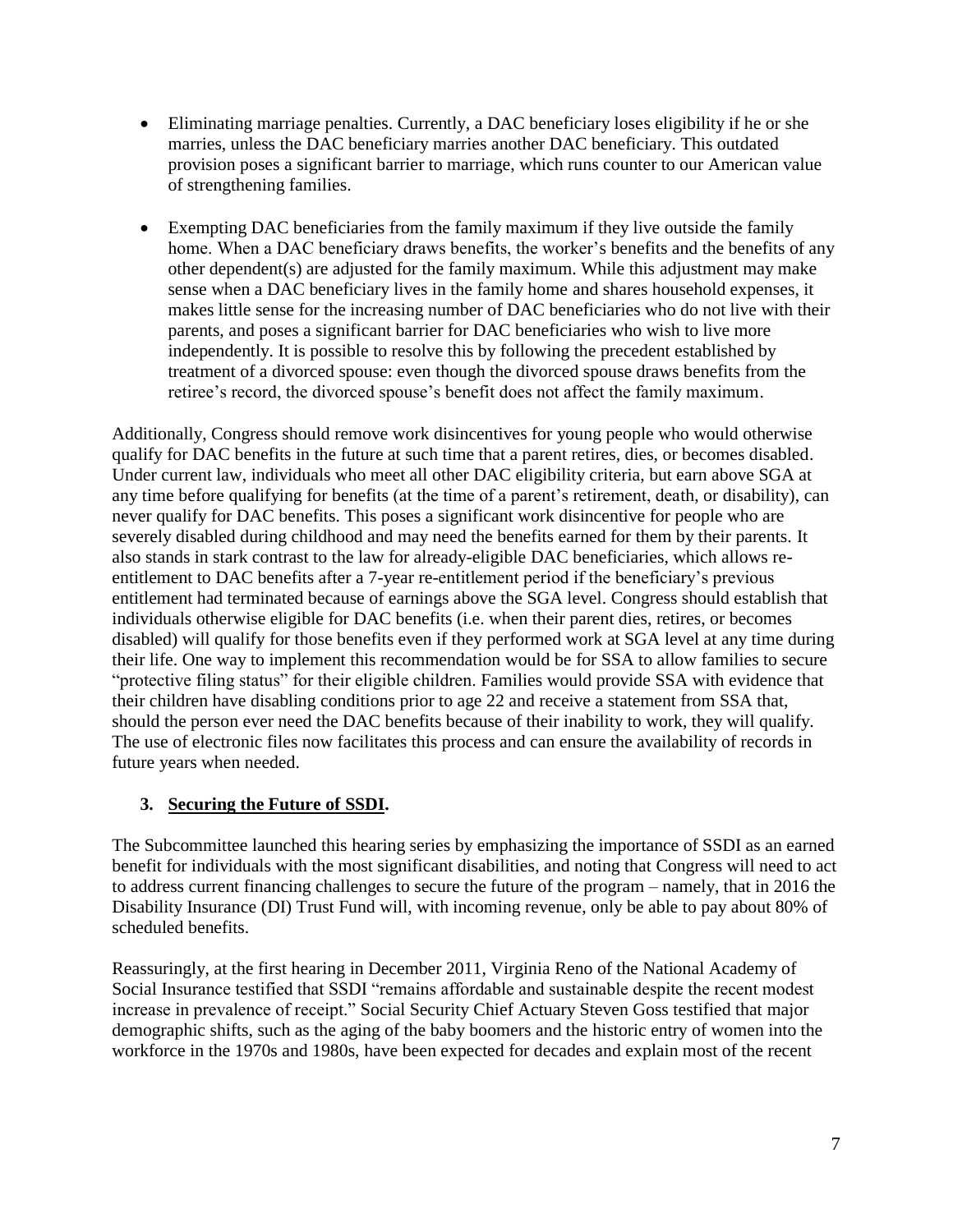SSDI program growth.<sup>11</sup> Mr. Goss emphasized that all of these trends are expected to stabilize over the next few years, meaning that the current shortfall in payroll contributions compared to SSDI program costs is also projected to stabilize in the future.

As we are hearing today, a variety of proposals have been put forward to reform SSDI. While some proposals focus on improving the experiences and opportunities of SSDI beneficiaries, some also seek to achieve cost savings, with an eye toward addressing the DI Trust Fund's solvency. Many SSDI reform proposals are in the early stages of development and have yet to be evaluated in terms of their impact on current and future beneficiaries or on the solvency of the DI Trust Fund. In fact, the Congressional Budget Office (CBO) recently reviewed proposals for fundamental reforms to SSDI, such as moving to a partial disability system or refocusing SSDI on rehabilitation and reemployment. The CBO found that such changes are unlikely to produce significant short-term savings that would address DI Trust Fund solvency by 2016 (and may in some cases increase shortterm costs) and that "only limited evidence is available on the potential impact of such changes."<sup>12</sup>

The CCD Social Security Task Force believes that any reforms to our Social Security system must be evaluated in terms of their impact on current and future beneficiaries. Any reforms must maintain the current structure based on payroll taxes, preserve Social Security as a social insurance program for everyone who is eligible, guarantee monthly benefits adjusted for inflation, preserve Social Security to meet the needs of people who are eligible now and in the future, and restore Social Security's long-term financial stability.<sup>13</sup> We believe that any reforms to Social Security's disability programs, including SSDI, should conform to core principles including the following: $14$ 

- 1. Preserve the basic structure of Social Security's disability programs, including the definition of disability.
- 2. Efforts should be made to increase employment opportunities and improve employment outcomes for Social Security disability beneficiaries, but those efforts should not be achieved through any tightening of eligibility criteria for cash benefits and/or narrowing of health care benefits.
- 3. Given that Social Security disability program beneficiaries have already been found unable to perform substantial gainful activity, participation in work or activities to prepare for work should remain voluntary.
- 4. Eligibility and cash benefits should not be subject to time limits.
- 5. Fully fund the administrative expenses of the Social Security Administration.

 $\overline{a}$ <sup>11</sup> Securing the Future of the Social Security Disability Insurance Program. Testimony by Steve Goss, Chief Actuary, Social Security Administration. Before the House Committee on Ways and Means, Subcommittee on Social Security, December 2, 2011.

<sup>&</sup>lt;sup>12</sup> Congressional Budget Office (2012). Policy Options for the Social Security Disability Insurance program. <sup>13</sup> Consortium for Citizens with Disabilities (2011). Social Security Fact Sheet #7 -- A Checklist: Effect Of Proposed Changes On People With Disabilities & Their Families.

[http://www.disabilityandsocialsecurity.org/docs/SS\\_FACTSHT7\\_F.pdf.](http://www.disabilityandsocialsecurity.org/docs/SS_FACTSHT7_F.pdf)

 $\frac{14}{14}$  Consortium for Citizens with Disabilities Social Security Task Force (2012). Disability Program Reform Principles. [http://www.c-c-d.org/task\\_forces/social\\_sec/CCD\\_Disability\\_Program\\_Reform\\_Principles3-2012.pdf.](http://www.c-c-d.org/task_forces/social_sec/CCD_Disability_Program_Reform_Principles3-2012.pdf) For a more detailed discussion see full principles document. A sixth principle relates to the SSI program.